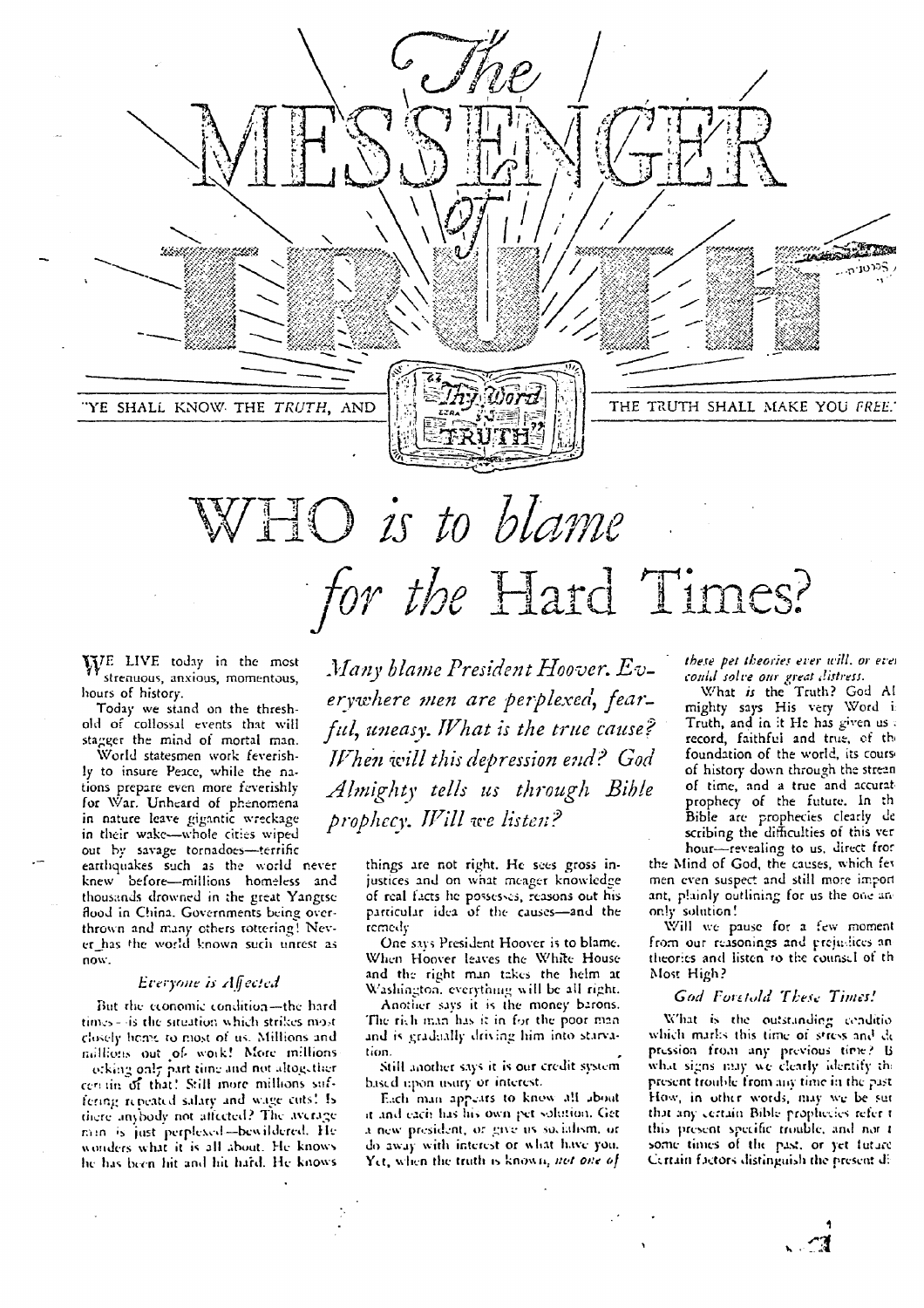tress from any in the past. They are:

First—the fact that wealth is centered in the hands of a few, and yet that there are more rich men than ever before. A years *ago* a millionaire was such a

as to he regarded with awe. Since the world war millionaires have sprung up like mushrooms—one is hardly considered really rich today unless he is a billionaire. At no time in the past has the world known so many really rich men

' the unprecedented wave of unempioyme.... Thirtly because the very rich have defrauded the. poor, so they 'could live in wanton luxury and pleasure; partly due to the present system of economic distribution, high-powered advertising and salesmanship and commercialism; partly due to a top-heavy industrial expansion; partly due to other causes; more men are out of employment today :han ever before in world history! The great unemployment, then, is a characteristic which distinguishes this particular time.

Third—it is a perilous time in every ather sense of the word. Lawlessness and crime, mankind pleasure-mad, forgetting God in the restless whirl of pleasures, war-clouds hovering threateningly over lie European and Asiatic skies, children disobedient to parents as never before, a reporal falling away from God, preach-

.re not preach the truth, a rime of general all around trouble and distress. No past time ever fulfilled all these speificarions.

#### *Prophecies Which Fit No* **Other Times**

So if we can find these particular conlitions foretold in the Bible, we may be certain it refers to the very hour of the present, and not to some other time.

Listen! "Go to now, ye rich men. weep nd howl for your miseries that *shall* come upon you. Your riches arc corrupted, and your garments are moth-eaten. 'our gold and silver is cankered; and \_he rust of them shall be a witness against you, and shall eat your flesh as it evere fire. *Ye have heap6.1 treasure to*ether FOR THE LAST DAYS."  $J$ am::: 5:1-3).

Abotif nineteen hundred years ago, the 'Umighty Creator through James wrote ant in these Lat days there would be rich men, who have heaped treasure or wealth together. Never have there been a many wealthy men. Never have men can seltremendously wealthy. Truly, this

•4.in• of our very day end time, ac- $\mathbf{I}$  $t_{\rm s}$ .  $\sqrt{s}$  describing one outstanding charsteristic of it which distinguishes it from !I past times. and God's word here tells us these are the *Lbt* days.

1.t.'t us continee: -Behold, *of* showers who reaped down your fields,<br>which is of you kept back by fraud, eri-*(t, ristic of it which distinguishes it from*<br> *II past times, and God's word here tells*<br>
and these are the *last days*<br> *- Let us continue: "Behold, the Fire of*<br> *dines* who reaged down your fields,<br> *dinet* is *of you* reaped are entered into the ears of the

Lord of Sabaoth. Ye have *lived in pleasure* on the earth, and been *wanton*; ye have nourished your hearts, as in a dayof slaughter. Ye have condemned and killed the just; and he doth not resist you." (Verses 4-6).

Is not that an accurate description of Our millionaire capitalists and industrial magnates, how they have lived, and what they have done?

#### *God Foretells Unemployment*

Let us turn quickly now to Zechariah the 8th chapter and in the 7th, 8th and 9th verses we read that the prophecy is describing that yet-future time when the Lord will take His people back to Jerusalem, and they shall be His people and He will be their God. Then, beginning with the 10th verse, we read: "For *before* these days" (there is every sign that we are *just before* these days), *"there was no hire for man,* nor any hire for beast; neither was there any peace to him that went out or came in because of the affliction: for I set all men every one against his neighbor."

So, clearly, the God of heaven knew and declared to us more than two thousand years ago through His prophet Zechariah that in these anxious days just shortly before the re-establishment of His reign over His people at Jerusalem, there would be general and widespread unemployment. Never before has there been such general and world-wide unemployment. It affects every country upon earth.

In these same identical *last days,* perilous times will be accompanied by selflove and desire for self-gain, pride, profanity and loose speech, disobedience to parents, men being unreliable whose word cannot be trusted and who break their contracts and agreements, and such a love of pleasure that people forget God, according to Timothy: "This know also, that in the *last days perilous times shall come.* For men shall be lovers of their own selves, covetous, boasters, proud, blashphemers, disobedient to parents, unthankful. unholy, without natural affection, trucebreakers, false accusers, incontinent, fierce, despisers of those that arc good, traitors, heady, higlninded, *Inters nf pleasures-* more than lovers of God; having a form of godliness, bat denying the power thereof."  $(II$  Tim. 3:1-5).

Such times never before have existed. They exist today. We are, therefore, in *the last dap.*

#### *These Scoffurs Are Here*

And again, "there shall come in the List days scoffers, walking atter their own lusts, and saying, Where is the promise of His coming?' (II Pet. 3:3-1). Do we have scotters against real true Christianity today? S.otiers who, w hen one mentions that Jesus is soon corning *to* earth again, ic ily sneeringly, "Ass, what: do you *get* that? Why they were saying the earth was coming to an end in my grandfather's day and it hasn't happened yet." Thus do

such people- confirm the word of God and prove the true accuracy of the very word they deny.

These arc the identical days when we find "upon earth distress of nations, with perplexity;"-yes, bloody revolutions in China, rebellion in India, governments overthrown in Russia, Germany, Italy central European nations smashed into fragments—every government in South America overthrown in the year 1930— Spain overthrown this year, and the Communists seriously threatening to overthrow Great Britain, Germany and others —truly distress of nations, with perplexity—"the sea and waves roaring"—gigantic tidal waves, unheard-of storms and cyclones at sea and on sea-shores,men's hearts failing them for fear, and for looking after those things which *are coming* upon the earth:"—yes, this is surely foretelling our very day and hour, so let us see what shall happen next— "for the powers of heaven shall be shak**en.** And *then shall they- see the Son of man coming in a cloud with power and great glory.* And when these things begin to come to pass"—let us heed, for they *have* begun to come to-pass—"then look up, and lift up your heads, for your redemption draweth nigh." (Luke 21:25- 2S).

And there are numerous other scriptures which foretell these very times. But, foretelling them, does God explain to us the real CAUSE—does He tell us who is TO BLAME?

#### *Who Is to Blame?*

"The great day of the Lord is near, it is near, and hasteneth greatly . . . that day is a day of wrath, *a* day of trouble and distress, a day of wasteness and desolation, a day of darkness and gloominess, a day of clouds and thick darkness .. . and I will bring distress upon men, that they shall walk like blind men, *because they hate sinned against the Lord.* (Zephaniah 1:14-17).

There is the real cause. BECAUSE MEN HAVE SINNED AGAINST THE LORD. Because man has forgotten God, and has become sufficient unto himself. Because he has come to think he can get along without God and has advanced beyond His need. Because in his pride and ambition for self-gain and power, he has built up an unstable top-heavy economic commercial and industrial structure in this day of machines and modern invention--a structure of finance, commerce and industry so intricately complex that it has gotten completely beyond the limitation of mortal minds to understand or control.

Is President llourcr to blame? Herbert Hoover is as anxious and perplexed -as any man on carth today. This is a eniversal. world wide time of trouble, and if we read God's prophecies aright, we are

(Continued on Page 8)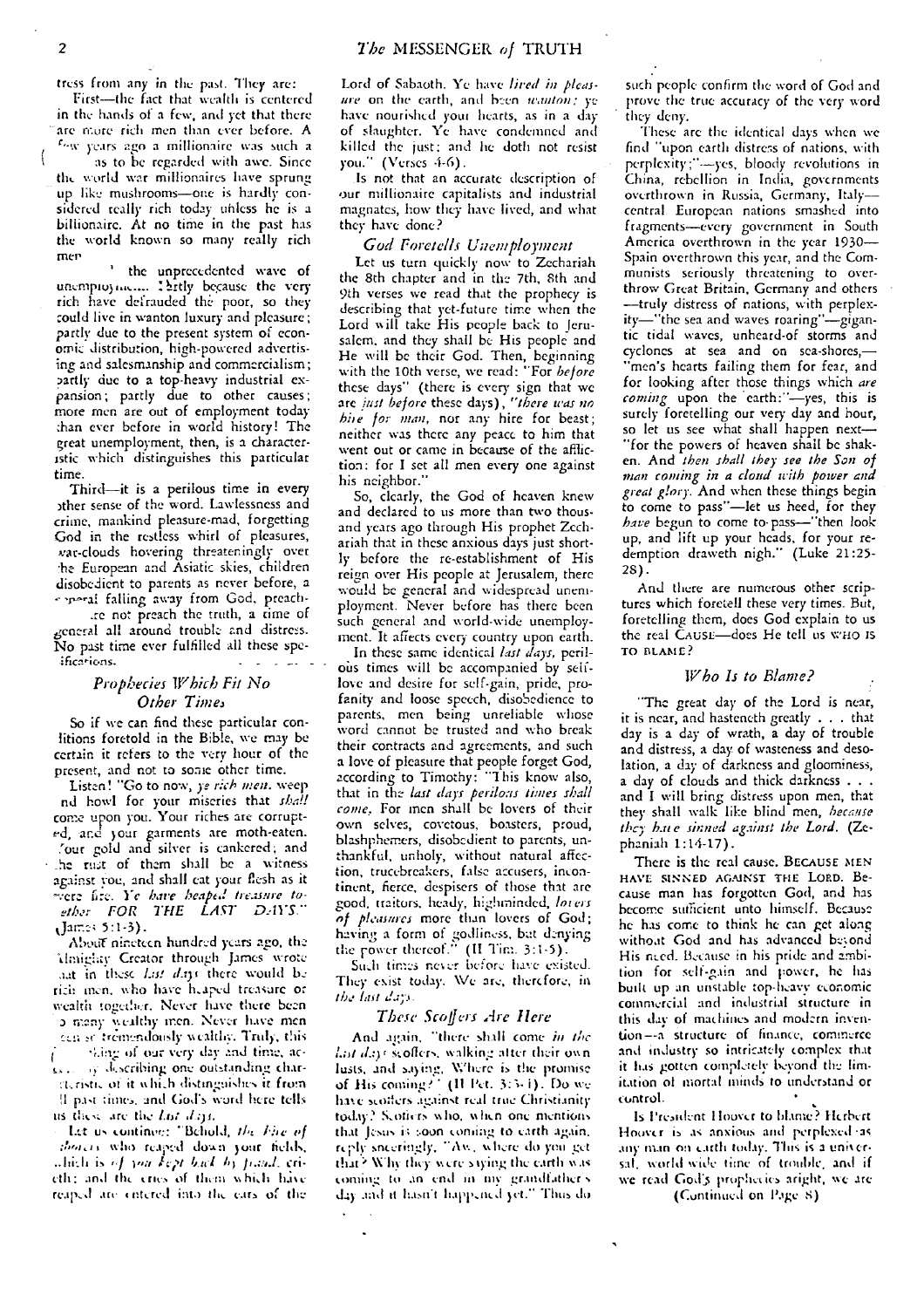# WA *Clouds*

*gathering* Armageddon!

WHEN asked by the Disciples, "What<br>Shall be the sign of thy coming, and of shall be the sign of thy coming, and of the end of the world?" Jesus answered, "Ye shall hear of wars and rumors of wars . .. For nation shall rise against nation, and kingdom against kingdom." Matt. 24:6, 7. "And upon the Earth distress of nations, with perplexity . . . . Men's hearts failing them for fear, and *fer* looking after those things that are coming on the Earth . . . And then shall they see the Son of man coming in a cloud with power and great glory." Luke 21:25-27.

Every intelligent person knows enough about the history of nations since Christ spoke these words, to be convinced that this prophecy has been plentifully fulfilled. The pages of history are peppered with wars and rumors of wars, but never until the late world war has there been such a general uprising as to fulfill this specification, "Nation shall rise against nation and kingdom against kingdom." When in 1914 Germany began flinging her ultimatums in every direction, the nations of the world became angry. This is just what the Prophet John said they would do. "And the nations were angry, and thy wrath is come, and the time of the dead, that they should be judged, and that thou shouldst give reward unto thy servants the prophets, and to the saints." Rev. 11:18.

The above text tells-us that when the time *cones* that nation is rising against nation, and kingdom against kingdom, and when the nations arc angry, then we are to know that the time has come for *God's* wrath to be poured out upon the wicked nations. and for the saints of God to be rewarded. Verse 15 says that "There \_were great voices in Heaven, saying, the kingdoms of this world are become the kingdoms of our Lord, and of His Christ: and He shall reign forever and ever." All the true saints of Christ who are living now will praise God that the time has boat tome for this *reign* of sin and *cur*roption to end, and the glorious reign of Christ and the saints to be ushered in.

But let no one imagine that because the taming of the Lord is very near that there will be no more wars. War clouds are gathering at this very time for the greatesi %%at that the world has ever known, the Battle at Armageddon, when all the tun., Is of the world **go** *tip* and invade Pakstine and the Lord goes forth to fight against them. At this very time there are Is another war coming soon? Leading observers and for *ciao correspondents, in largest magazines, say it is. No read what God says about it . . • Here is a special messa,: from the Creator for this very day and time.*

evil spirits of jealousy, envy, and hatred who are moving upon all nations of earth and leading them feverishly to make such colossal preparations for war that the effort is draining the treasuries of the world. The money spent in preparing for the late world war is but a drop in the bucket to what they are spending now.

Shall we now listen to the Apostle John prophesy unto us regarding the work of these unclean war spirits? "And I saw three unclean spirits like frogs . . . for they are the spirits of devils, working miracles, which go forth unto the kings of the Earth and of the whole world, to gather them to the battle of that great day of God Almighty. And he gathered them together into a place called in the Hebrew tongue Armageddon." Rev. 16:13, 14. 16.

#### *Where Is Armageddon?*

Since God's Word states that these spirits gather all the nations of the world, we know that this Armageddon battle will involve all the civilized world, as well as all heathen nations. This word "Armageddon" is a coined word, derived from the proper name "Gideon," and "Hills of Megeddo," which hills overlooked the plain of Esdraelon or valley of Jested in North Palestine, where Gideon led the armies of Israel in the overthrow of the Midianites. Judges 6 and 7. This valley was *also* the scene of-Saul's defeat by the Philistines, (I Sam. 29) and Josiah's detect by Pharaoh. 2 Kings. 23.

"Zechariah 14, Ezekiel chapters 38 and 341,0 Rev. 19 all describe in detail this Battle at Armageddon, but the purpose of this article is to show that the nations of the world are now marshaling their forces and preparing supplies and equipment for *this* last struggle, for the; all know it is coming very soon. First we must show what causes these nations to gather at Jerusalem. Why are the jealousies and greed of the nations focused on Palestine and Jerusalem. instead of India or America or borne other country?

The answer is easily obtained from  $Sc<sub>f</sub>$ ture.

*J* The prophets Isaiah, Jeremiah Ezekiel all foretold how that the. would be driven out of their count dispersed among all nations of the because of their continued refusal te, the commandments of God and to! from their evil ways. *Jer.* 25:4-9. 3 29:18. They also prophesied that would come when the Lord would gate Israel again out of all countries whe God had caused them to be scattert and cause them to go back to their ov country of Palestine. That God won cause the rains to come agrile to wai the country and make it bring forth fru and grain in abundance. Jer. 29:11-1 Ezekiel 34:11-16. 39:21-29. 36:17-35.

The last dispersion of the Jews tc place in A. D. 7D. *Since* that time rains have been largely withheld fr Palestine, and the country has been de late and unfruitful. Jesus prophesied t "Jerusalem shall be trodden down of Gentiles, until the times of the Gent be fulfilled." Luke 21:24. In A. D. 1i the Holy Land came *into* the possess of the cruel Turks, who kept it in a ti den down and desolate condition. when the time drew near for the ti of the Gentiles to be fulfilled, and world war swept Europe in fulfillmer the prophecy of Jesus, (Matt. 24:7) ( era! Allenby's armies delivered Pak from the rule of the Turk, and the began to return in large numbers to tstine. One hundred and twenty sec ful colonies of Jews have been establi there. The rains have returned to a this arid country blossom like the Oranges, lemons, and other tropical I are being grown with marked su-Three hundred and fifty thousand of oranges have been exported from The country is rich in mineral w computed as being worth one tri one hundred ninty billion dollars. Jews are growing wheat and bail large quantities, exporting Dari se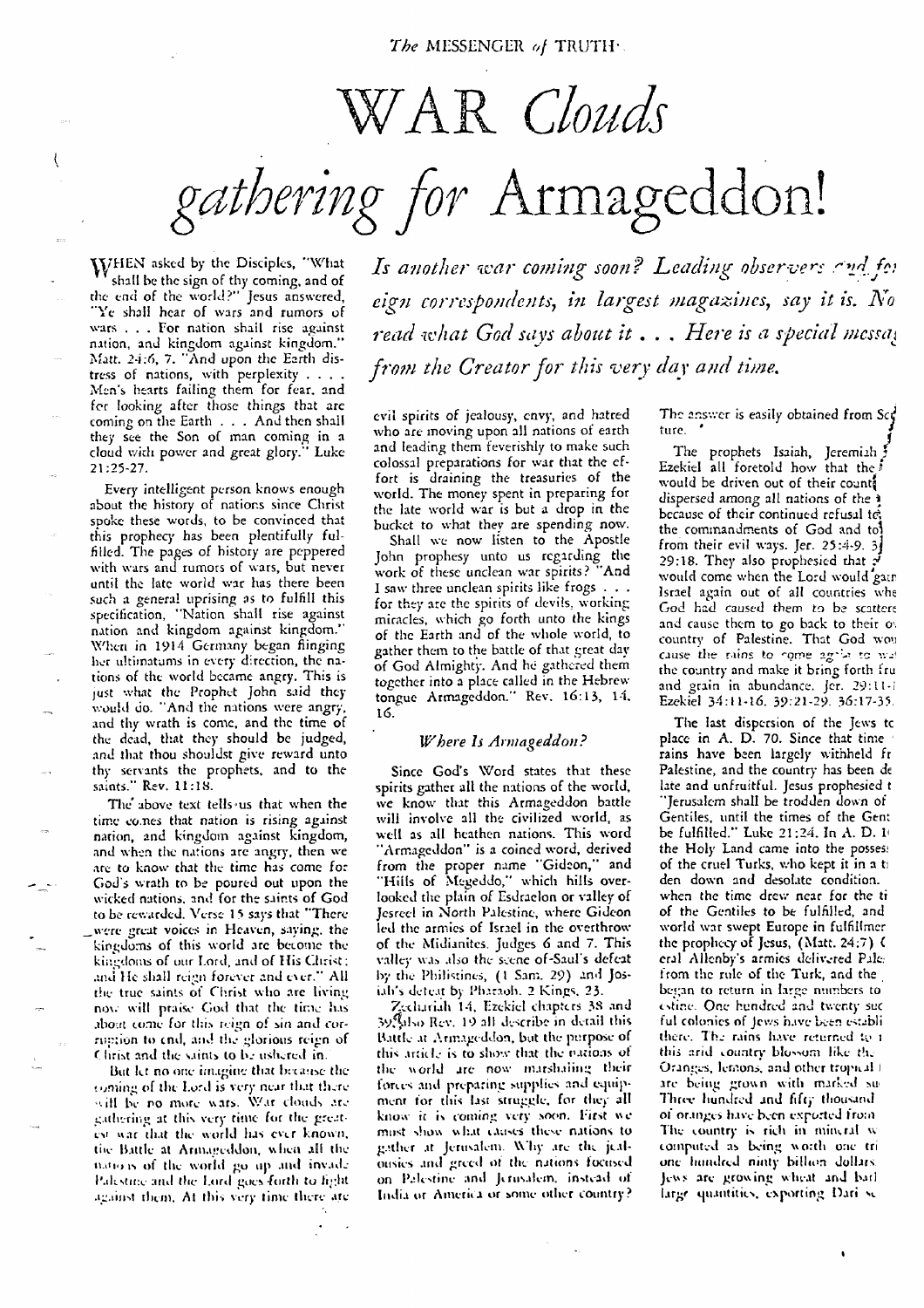ielgium and Germany, producing plenty f olive oil and exporting salt crystals to world markets.

#### *Why the Greatest Battle Will Be Fought There*

'Inc region of Bccr Sheba has 340,000 cres of rich land available for cultivaon and the Trans-Jordan district has 4,182,000 acres. The deposits of nitrates and phosphates in Palestine are such that nillions of tons of fertilizers are avail-\_ble to fertilize these.millions of acres of land. The natural resources of this land re so great that England talks of makag Palestine their seventh dominion. The oritish are now spending ten million dollars to develop the Port of Haifa, so they an get control of the commerce of the roly Land. Russia, Germany and other ntries are jealous and are now preng with feverish haste for the inevitvar to settle forever the question as shall control the commerce of the

says, "For I will gather all nagainst Jerusalem to Battle . . . .hall the Lord go forth and fight those nations, as when He fought day of battle." (Zech. 14:2, 3) ord himself will settle the contropunish those wicked nations for then- lust and greed, and give the cound its riches to the descendents of as He has promised.

What will be the punishment of those nations-who go up to fight against Jeru-.dem? "Thou shalt fall upon the mooniins of Israel. thou and all thy bands, and the people that is with thee: I will give thee unto the ravenous birds of every art, and to the beasts of the field to be evoured. Thou shalt fall upon the open field: for I have spoken it, saith the Lord -c,od." "And I will set my glory among le heathen, and all the heathen shall see .ay judgment that I have executed, and my hand that I have laid upon them. So House of Israel shall know that I m the Lord God. Now will I bring again me captivity of Jacob, and have mercy upon the whole house of Israel. Then \_ hall they know that I am the Lord their jod, which caused them to be led into captivity among the heathen: but I have gathered them unto their own land  $\ldots$ 

either will I hide my face any more tom them: for I have poured out my-Spirit upon the house of Israel, saith the Lord Cod." Ezekiel 39:4, 5, 22-29.

#### *F.: Irish* War *Preparations*

let us consider a few• facts regard-"ig the preparations the nations are makig for this greater world war, the Battle of Armageddon. With a great manifestation of hypocrisy the peace politicians are reaching peace, and signing scraps of

aper which they claim will outlaw war and mike a future war impossible. When the Kellogg Treaty, outlawing war, was signed, it was hailed by leading world statesmen as "one of the greatest events since the birth of Christ." "The biggest step yet taken toward the establishment and perpetuation of peace." What does God say about such hypocrisies? "When they shall say peace and safety, then sudden destruction cometh upon them . . and they shall not escape." 1 Thess. 5:3. They will be saying "Peace, peace; when there is no peace." Jer. 6:14.

While all this peace talk has been going on what have the Army and Navy departments of the world actually been *doing?* Each one has been trying to outdo the others in building and eqoipping the greatest and the greatest number of fighting machines, and in inventing the most deadly gases and disease germs for quick extermination of cities of the enemy. Our own country *is* building about 15,000 airplanes per year under supervision of Government experts. These machines are all fully equipped for war. They are also equipped as passenger and freight carriers. Our commercial airplane companies use these ships for passenger and freight service between all our large cities, but our Government may immediately draft any and all of these airships at the first sign of war. On a few minutes notice these planes may be converted from luxurious passenger planes into fully equipped war-time fighting ships of the sky. These may be loaded with poisonous gases and deadly germs and sent across the water to deal out wholesale death and destruction in any enemy country. All the other nations are making similar preparations.

Most of the taxes of our Federal Government go directly or indirectly for war. Only 9% of total appropriations go for the actual expenses of conducting the Government. All the rest goes to pay for old wars and to prepare for new ones. Italy is planning to be able, at a certain time, to mobilize 5,000,000 men, and be able to arm and equip them. Russia and Germany arc secretly allied together, and are making unparalleled preparations for war against England and Palestine. Russia's five year program of industrial expansion is only to enable her to build up vast reserves of food and war equipment for Armageddon. Turkey has pledged herself to join Russia and help her in these plans, These three powers are determined to gain control of the world, and in a short time they will be prepared to launch their attack.

All the nations are doing just what the prophet Joel said they would do. "Prepare war, wake up the mighty men, let all the men of war draw near . . . Beat your plowshares into swords . . . let the weak say, I am strong. Assemble yourselves and come, all ye heathen .. . Let the heathen be wakened, and come up to the valley of Jehosephat (MegecIdo Armageddon). For there will I sit to

judge all the heathen round about." Joel  $3:9:12.$ 

Verses 13 and 14 tell us that when we see these war preparations, and the heathen nations (like China, Japan and India) being awakened, and the nations of the world gathering for a world-wide struggle (verse 12), *we* are to know that the time has about come for the harvest of the world to be reaped. "Put ye in the sickle, for the harvest is ripe . . . for their wickedness is great . . For the *day of the Lord it near."* It is at the coming of the Lord that the harvest is to be reaped.

#### *What Shall We Do?.*

The Gospel or Gentile age is about to end, when Jesus, the rightful heir to world dominion, will come and establish His reign of righteousness over all the kingdoms of the world. "And the Lord shall be King over all the Earth." Zech. 14:9. This is the time when "The Saints of the Most High shall tike the kingdom, and possess the kingdom forever; when "The kingdom and dominion, and the greatness of the kingdom under the whole heaven, shall be given to the people of the saints of the Most High." Dan. 7:18, 27.

Reader, are you ready for this great event to take place? The Scriptures tell us that when this battle of Armageddon comes, the "Lord will give them that are wicked to the sword." Isa. 66:16. Jeremiah 25:31. There will be a terrible time of trouble, worse than there ever has been -before (Dan. 12:1) "And at that time thy people shall be delivered, every one that shall be found written in the book." Is your name written in the book of life in Heaven? Have you confessed and forsaken your sins and let Jesus cleanse your heart and clothe you with His robe of righteousness? Thus only will you be able to stand before Him at His coming. All who flee to Jesus now for salvation and cleansing will be protected in that time of awful trouble. "A thousand shall fall at thy side, and ten thousand at thy right hand; but it shall not come nigh thee. Only with thine eyes shalt thou behold and see the reward of the wicked." Psalms 91:7, 8.

A friend made this discerning observation: "Willingness to know the truth about one's self is the mark of a brave character; eagerness to hear opinions about one's self is the mark of a weak character."

Those who deliberately choose for themselves the part of a supplicator and intercessor will study to meet all the conditions of a true channel of blessing, removing all known obstacles either to the inflow or the outflow of the Spirit's fulness. All prisileges have their price. --А. <mark>Т. Р</mark>и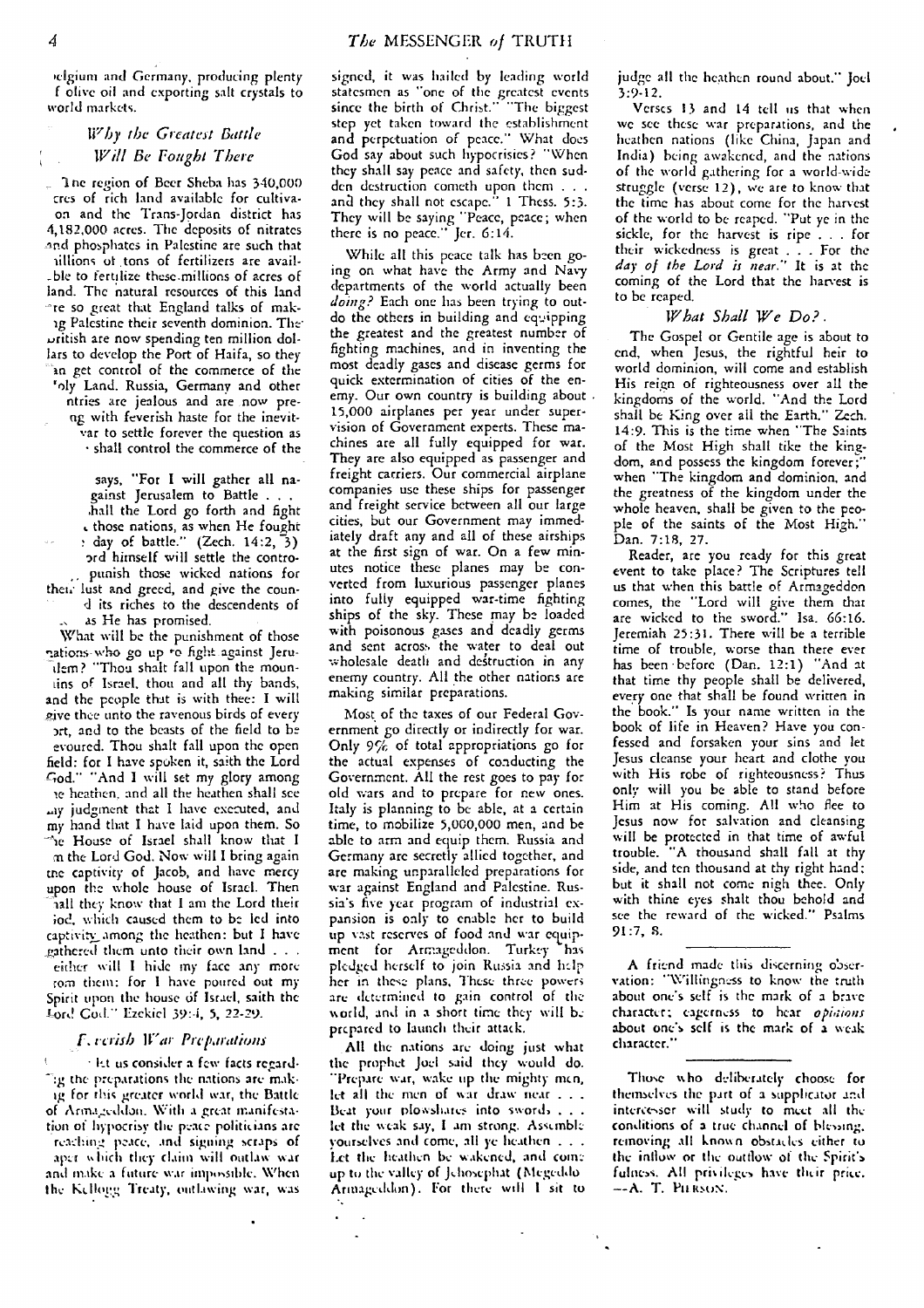## Does it Make any DIFFERENCE *what we* Believe?

A S I see it," reasoned a prominent at-  $\mathbf{A}$  torney, "All there is to religion is just treating your fellow-man right and going on about your own business. It's like going to California. One party goes by train, another by stage, another by boat; they all reach the same destination."

٢

This attorney sees no further than man's relation to man. That is morality. The Devil himself has set up a standard of morals and ethics with which he is deceiving the whole world today.

Religion has to do with man's relation *to* his God and Creator. The very first duty of a created being is to be under subjection to, and in yielded harmony with his Creator. 0, how blind the world has become in this age of materialistic science, invention, convenience, luxury and humanism. All we can see or conceive of is our own selves and the material world that surrounds us. Either we have lost all concept of Almighty God, -e have Him removed so far off as to

be impossible of access or approach.

How true are God's words where He says, "My people are destroyed for lack of knowledge." God is not a cold, indifferent Being so far removed that He knows nothing and cares less about His created beings upon this earth. He is above all a God of love and desires to bring us into a closer knowledge of Himself and of communion with Him.

#### *Where Are We Trying to Go?*

Where is this place we are all trying to  $\leq$ reach? Some will say Heaven, but perhaps we will be nearer the truth if we say eternal life in the Kingdom of God, and happiness, joy and peace during this present life. Happiness—peace—joy! Not hereafter, but here and now! Do you have it, in its fullness? Be honest—do you a-Are you *happy?* Is your mind and soul at rest—at peace with yourself, your fellow-man and your God? Your Creator gave you the very breath of life. He loves you so much He sent His only Son—His AM —to die fur you that you might have het! and have *it* more ABUNDANTLY. 'if you do nut have- it—if your heart is light. free from all trouble and worry

—if you are not experiencing that JOY which passeth all understanding, then you are cheating yourself. God freely offers it to you as a gift.

And after death— then what? God has revealed the *trath*, but a heedless, foolish world interested only in the restless strife for self-pin has not listened. You think you 'are immortal? That you w ill live forever`' That, whatever road you may bc *Some say, "lVe are all trying to get to the same place—some by one route, others by a different one it makes no difference which ;road we* take." So some take the road of pleas*ure and amusement; some the road of accumulating money; others that of a living, painful penance—living a life of gloom and morbid unhappiness; some the road of utter indifference. Where do these roads lead? Which is the right one?*

traveling now will lead into eternal life and peace?

0 friend, do not be deceived. Do not take chances lightly on this most serious. question you ever did or ever will have to face. You didn't put yourself here. You cannot determine your eternal fate by your own reasoning. You did not give yourself the life you now possess. You had nothing to do with it. You cannot give eternal life in the Kingdom to come, or have one whit more to do with it, of yourself, than you had with giving yourself the life you now have. The same God who gave you the life that is in you today offers you freely eternal life in His Kingdom to come—and He plainly tells you how you may inherit it. The question for you to decide is, will you listen to God and heed what He says?

God has laid down the terms and conditions. We have no power to alter them. Unless we get on the road the great Road-builder has laid out, and follow faithfully the sign boards along the way which point out the true destination, we *t!* are certain to be led astray on some at-j: tractive looking by-road which comes to; a dead-end. There is but one road that' leads to life. Every other road leads to destruction.

God is a God of love, who "so loved the world," including you and me, "that He *gave* His only begotten Son, that whosoever believeth in Him should not perish. but have everlasting life." John 3:16. Will you listen to the fables of deluded men, who tell you that you are immortal and shall Ilse forever? **Or** will you believe Gad when He tells you that you are only MORTAL (Rom. 6:12. Job Ezek. 18:-i. James 5:201, God says. "The wages of sin is death—DEATH - -not life (Rom. *6:24),* and the time is soon coming when millions of guilty,

unforgivcn sinners will be PAID their justly deserved wages.

#### *Have YOU\_Simical?*

So often we hear people say, "I haven't sinned much. I've always tried to do what was right. I really haven't anything to repent of." But if you say that, God says you are a liar. "If we say we have no sin, we deceive ourselves, and me truth is not in us." (1 John 1:8). "For all have sinned and come short of the glory of God." (Rom. 3:23). The death sentence hangs as surely over your head as the rising and setting of the sun. You have sinned. You have brought upon yourself the penalty, eternal death, damnation and destruction. There is no escaping the penalty. *It must always be paid.* That is the law of the Universe, instituted by God. God cannot compromise with sin. Yet God loves you and me; so, in His infinitely tender love and mercy He Himself gave His All that the penalty might be paid for us-that He might spare us from paying it—that He might, instead, give us the GIFT of eternal joyous life. His Son Jesus paid the penalty *for* us. He came to give us life—more abundant life. In Him *we* have redemption from sin. He, Jesus, Is OUR LIFE. Christ "only bath immortality" (1 Tim. 6:16).

You must choose. Either you shall soon perish, or receive the *gift* of eternal life. There is no middle ground. God freely offers you the latter. He wants you to choose life, not death—but YOU *must de*cide. God wants to save every guilty sinner, but He cannot save us without our consent.

Are there several roads to happiness and eternal life? Turn from foolish fables and listen to God!

"Repent ye, therefore, and BE CON-VERTED. that your sins may be blotted out." "Believe on the Lord Jesus Christ and thou shalt be saved." "The blood of Jesus Christ, God's *Son.* cleanseth is from all sin . . . neither is there salvation in any other; FOR THERE IS NONE OTHER NAME UNDER HEAVEN GIVEN AMONG MEN **V.11ERI BY WE** MUST BE SAVED." (Acts 3:9; 16:31: 1 John 1:7: Act; -1:12). God says only this one road leads to life and joy.

Jesus said. 'Verily, verily, I say unto you, he that entereth not by the noon into the sheep-fold, but dimbeth up some other way, the same is a THIEF and a ROBto R." (John 10:1). Do thieves and robbers inherit eternal life? If we are to enter eternal life, we must enter in by the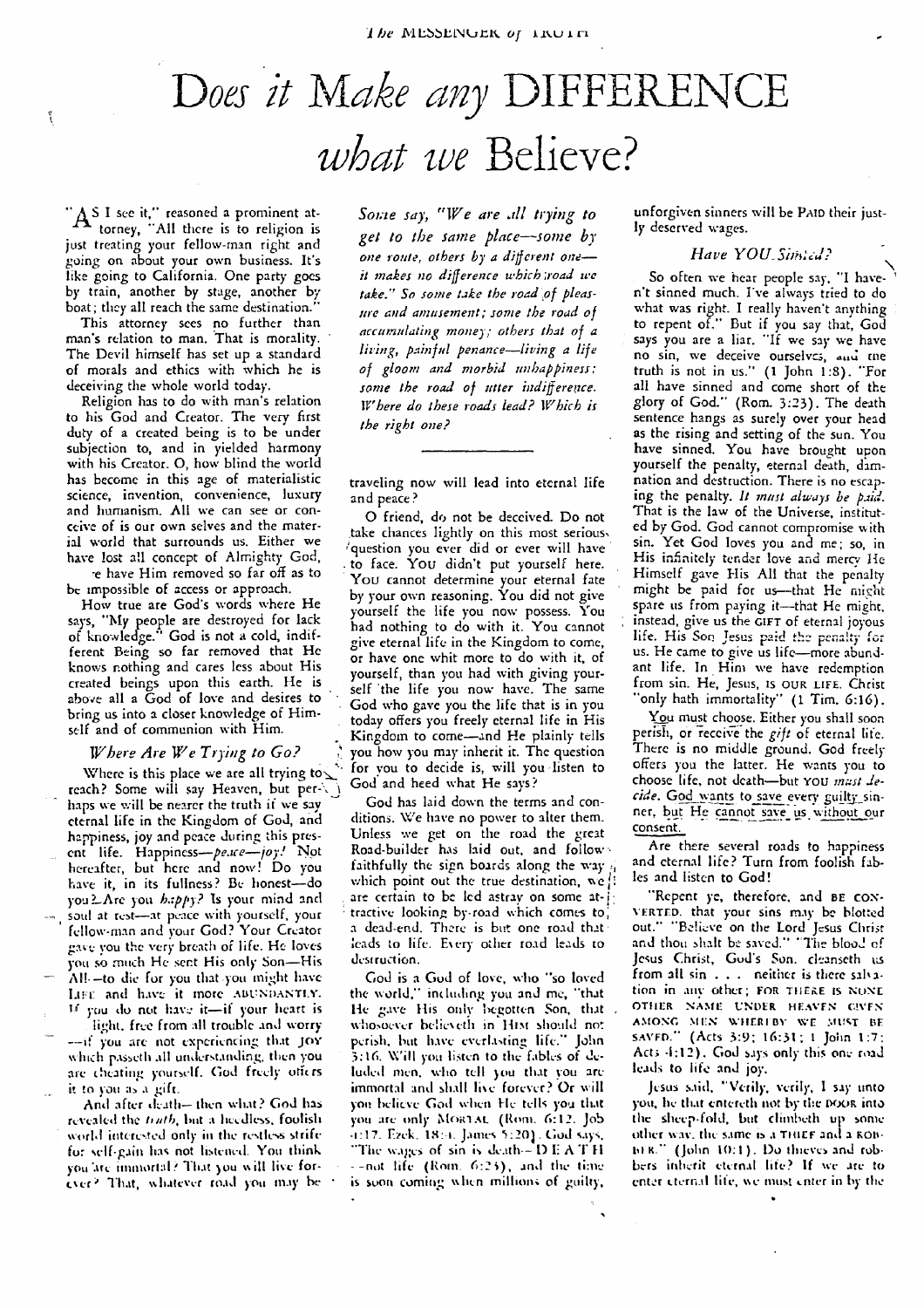DOOR. There is but one door, and Jesus said, I AM THE DOOR." (John 10:7).

.", Again Jesus said, "Enter ye in *at* the straight gate; for wide is the gate, and d is the way which leadeth to de-S. ,tion, AND MANY THERE BE WHO GO – IN THEREAT: because straight is *the gate,* and narrow is THE WAY, which leadeth unto life, AND FEW THERE BE THAT FIND IT." (Matt. 7:13, 14).

When will we listen to God? When will we open our eyes and quit deceiving ourselves intersternal damnation? In the very next verse Jesus warns us, "Beware of false prophets, which come to you in sheep's clothing, but inwardly they are ravening wolves."

#### *Whom Can We Believe?*

But You ask, "How can I know who to believe? One preacher has it one way and another a different way. Whom shall I believe?

*Believe God.* my friend. Quit listening to man and BELIEVE Goo. The Bible is God's Word and revelation to man. (I Tim. 3:16; 2 Pet. 1:21). When anyone tells you what to believe, you go to your Bible and see whether or not he tells the truth. Do that when you ,read "The Messenger." Do it no rratter who claims to be giving you truth. "Ye shall know the *truth,* and the truth shall make you free."

t is truth? Jesus, praying to His Fatu... in Heaven said, "Thy WORD Is TRUTH."

"But I can't understand it," you say. On-yes; you can, if you want to understand and will trust God to help you. If you lack wisdom to understand, turn to James 1:5. ASK GOD to open your understanding. He has promised to do it. But you must first be WILLING to receive what He reveals. The Word of God is *a* sharp, two-edged sword. It gives reproof and correction, it convicts of sin. Most people are not willing to understand and receive such a message.

The time has come when people will not endure sound doctrine and truth. After their own lusts shall they heap **to** themselves teachers, having itching ears; and they shall turn away their ears from the truth, and shall be turned unto fables."  $(2 \text{ Tim. } 4:3, 4)$ . That time has - come. This is the day foretold by Isaiah, when he said our church congregations would be saying **to** their preachers, "Preach not unto us right things, speak unto us smooth things, preach deceits: get you out of THE WAY, TURN ASIDE wit OF THE PATH, cause the Holy One srall to cease from before us." (Isa-

 $i$ ah  $30:10$ ,  $11$ . Today men are doing and saying these very things that God foretold through Isaiah some 2,500 years *ago.* They have done away with the need of the blood of Christ for salvation from sin, thus turning aside out of the only path or road to salvation. They have rejected many of the fund mental truths of the gospel, sub-

### **FUNDAMETALS** *of Belief*

#### OF THE

#### MESSENGER PUBLISHING ASS'N.

1. We believe in one God, eternally existing in<br>and they string in the condition of the persons, Farher, Son and Holy Spirit; a person<br>and God of superne mind, power, howeledge and<br>and all that in them is, the state in the

Christ as their personal Saviour, and His shed blood<br>christ as their personal Saviour, and His shed blood<br>as the all-subficent atomement for their sins, in faith<br>peace, justified, pardoned from the death penalty,<br>and recei

Jesus Christ, the Holy Spirit continues to abide with-<br>in them, that the presence of God's Holy Spirit<br>within is the Presence, conditionally during this<br>within is the Presence, conditionally during this<br>life, of immetral l

Jesus says you cannot see eternal life unless you arc "born again." (John 3:3). Born of the Holy Spirit of God. verse 5. Unless you have received God's Holy Spirit, and He dwells and abides within

> $\ddot{\phantom{a}}$  $\ddot{\phantom{1}}$

you, you arc lost and you do not have eternal life, '(Romans 8:9) no nutter what men please to *think* or say or teach.

And God's Spirit is the Spirit of *Truth,* (John 14:17) who is to guide us into all Truth. This Spirit of Life, and of Truth, God promises if we repent, accept Christ, arc baptized and ask for the Spirit. (Acts 2: 38, 39; Luke 11:13). *If* we thus conform to God's terms and conditions, He promises to bestow upon us the most blessed and precious gift in all the universe. If not we shall be damned. (Mark 16:15, 16).

#### *The Guide Posts Which Keep Us on the One Road*

If saved we must be washed *by the Word—by* the words of the Bible. (Eph. 5:26). If we are to *live,* we must live by *every* word of God—not part of the words of Scripture. (Luke 4:4). The *Truth—the* Words of Scripture—are to make us free, and any teaching contrary to the Scriptures is not Truth but fables and lies. We must be sanctified and purified by the Word (Eph. 5:26; John 17:17; I Pet. 1:22) and it is these same words of God which shall judge us *in* the last day (John 12:48; John S: 47). "He that is of God heareth God's Words."

Is it enough to just treat your fellow man right and ignore God? Another lawyer once came to Jesus and asked Him what he must do to gain eternal life. Jesus told him his very *first duty* if he would inherit eternal life, is to *-love the Lord thy God* with all thy heart, and ail thy soul, and with all thy strength, and with all thy mind." And then, following that, to treat his neighbor right.

God loved you and me enough to give His All to save us. Do we love Him enough to get out our Bibles, blow off the dust, and spend a little more of our time studying God's Words?

There is but *one road—but one way that* leads to eternal life. Most of humanity is not going that" way. Most human beings are fluttering heedlessly around the bright lights of modern amusements, entertainments and sports like millions of insects fluttering heedlessly tonight around a street lamp, but gone and destroyed tomorrow. Lovers of pleasure more than of God. (II Tim. 3:1-5). Lovers of the world and all its false, cheap, tawdry, perishable allurements. And whosoever loves the world is the enemy of *God.* (Jas. 4:4; John 2:15).

There is but one  $way$ —and Jesus Christ said, "I am the Way, the Truth, and the Life; no man cometh unto the Father but by mc." '(John 14:6). These things have I spoken unto you, that my joy might remain in you, and that your joy might K.- full." (John **15:11).**

stituting smooth things to lull the people to sleep. Will you listen to these corrupt fables, or will you listen to God?

<sup>&</sup>quot;My meat is to do the will of Him that sent nie." What better sustenance tan we have?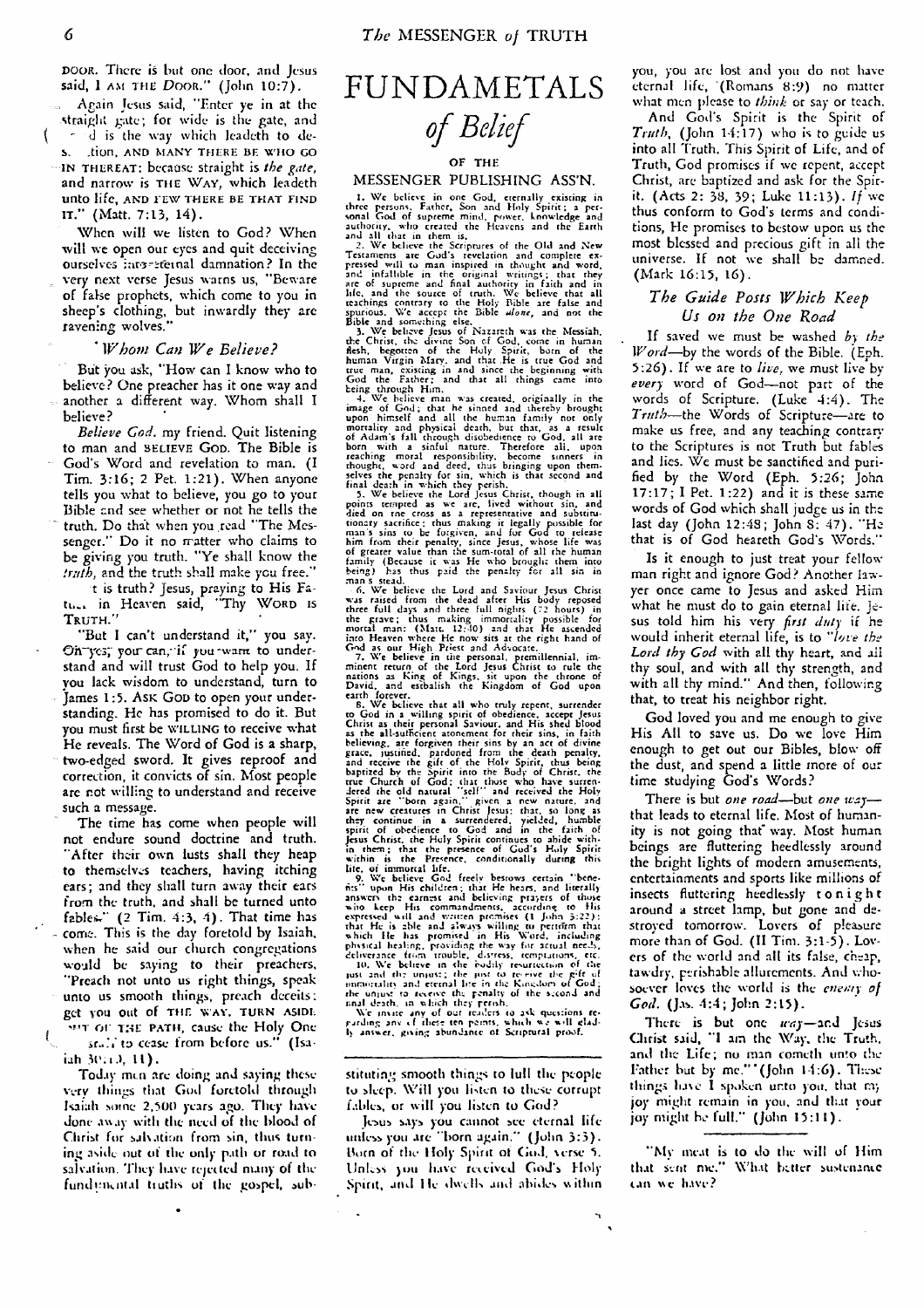

Published monthly as the Lord provides at Eugene, Oregon by the

MESSENGER PUBLISHING ASSOCIATION

Editor, Robert Taylor Associate Editor Herbert W. Armstrong

#### SUBSCRIPTION RATES

<sup>4</sup>0 cents per year (12 copies). Single copy. 5 cents.<br>25 copies for S1.00: 100 copies. 53.00; 1000 copies<br>for missionary dis•ribution, 820.00.

#### FOREWORD

We believe that the Messenger of Truth and its editorial and business policies *are* different from that of any other religious publication on the Earth, for the following reasons:

We propose to make it a medium for preaching the righteousness and truth of

.elude everything else from its pages. We purpose to keep human personalities and personal photographs out of it, and to use its columns solely to reveal *tit::* personality and power of Jesus and the Holy Spirit of God, and the truth as revealed by them. We desire that Jesua, the Head of the Church, shall be the real editor, and the Guide in *all* matters pertaining to policy and administration; the inspiration of all the articles published: the business Manager and the One in charge of its circulation.

We ask all of our readers everywhere to assist in the publishing and circulation of this paper in the following ways: pray earnestly for the editors. that the Lord wiil inspire them in writing and prepating the articles, and direct them in all matters of business administration. Write a list of names and addresses of all the people you know who might be benefited by the Messenger, and those whom you think would be interested in helping us to ciradate it, then mail thi, list to us. Sena for as many copies as you can afford, and hand them out to those who will read them. If you wish to give copies to interested people, but can

not afford to pay for them, tell us how many copies you will promise to carefulty distribute, and we will send them to you free of charge, trusting the Lord<br>to provide the means to pay the printer.<br>Get as many people as you can to sub-<br>seribe for the paper for one year. In any to provide the means to pay the printer.<br>Get as many people as you can to subscribe for the paper for one year. In any or all of these ways you can be used of God *en* preaching the gospel to thousands of prople through the printed page.

### DEDICATED

#### THE MESSENGER OF TRUTH is

devoted to the poor of the earth; all who are discouraged and disgusted with the cold formality and hypocrisy of these times and long for the real PRES-ENCE and POWER of Jesus in their lives; to all who are tired of sin and would really like to have a clean heart full of love, peace and joy: to all who are sick and suffering in body and would like to have Jesus touch their bodies and make them every whit whole; all who are lame, crippied, blind, deaf or dumb and want that couch from above that will rez.,ofe them to perfect soundness; to every man or woman who is bound to evil habits and is willing to let Jesus set them free; to every child of God who longs for the real baptism with the Holy Spirit and fire to enable them to bear much fruit unto God and to glorify Him who saved arid called them.

To all these this paper, its editors and co-workers are consecrated. We are ready to work and pray night and day for your salvation, sanctification, healing, or baptism with the Holy Spirit. We invite all the true saints of Christ to pray for us, and co-operate with us in seeking to save the lost and help the needy. We invite all who need help or healing to write to us so that we may have opportunity to be of service to you, for the Lord's sake and for His glory.

This paper brings to all of you this message from Heaven, that Jesus longs to supply the needs of every one of you. You have robbed yourself of many blessings and deliverances because you have failed to lay hold of the promises  $\ell$ of God in LIVING FAITH. We are starting with this issue another wave of intercessory prayer that God wants to go from heart to heart, from city to city, from nation to nation, from church to church till it touches every needy soul in the world.

This prayer movement has been under way for several years, but Jesus, the Head of all the true churches, inspires us now with this urgent message: "WE HAVE NOT BEEN EARNEST ENOUGH. WE HAVE SLOWED UP. WE HAVE NOT BEEN AS FAITHFUL AS HE EXPECTS US TO BE. HE IS COMING SOON, AND HE CALLS UPON US NOW TO AWAKE, AND BE STRONG IN THE STRENGTH OF THE LORD."

We have failed to grow in grace and in the knowledge of the TRUTH, as fast as He expects us to. Jesus calls upon us now to "STUDY TO SHOW THYSELF APPROVED UNTO GOD, a workman that needeth not to be ashamed, RIGHTLY DIVIDING THE WORD OF TRUTH."

Jesus will supply all the needs of your soul and body, if you will call upon Him now in living faith. He longs to save and to heal, bless, comfort, cleanse, renew and baptize every one of you. He wants to convince you of His tender love for you and of how He is still standing at your heart's door begging for admittance, so that His indwelling PRESENCE may supply you with real joy, peace and power. Won't you come, Dear Ones, to Jesus? How is grieves His Spirit when you keep Him waiting on the outside. Cannot you hear Him saying to you just now, "COME UNTO ME: I WILL GIVE YOU REST. ? He is able AND WILLING to do more *for* you than you ran ask or think of. He knows your needs better than you do.

In the Name of Jesus we appeal to every one of you, surrender all now and be reconciled to God. If you are saved, then lay all on the altar and let Jesus bave His way in your life. JESUS IS COMING SOON, and He longs to have every one of us get ready now to meet Him with joy, and not with grief. "The Spirit and the Bride say, COME! . . . WHOSOEVER WILL, LET HIM COME AND TAKE THE WATER OF LIFE FREELY." (Rev. 22:17). "He which testifieth these things (Jesus) saith, SURELY I COME QUICKLY." (Verse 20).

 $\sqrt{ }$